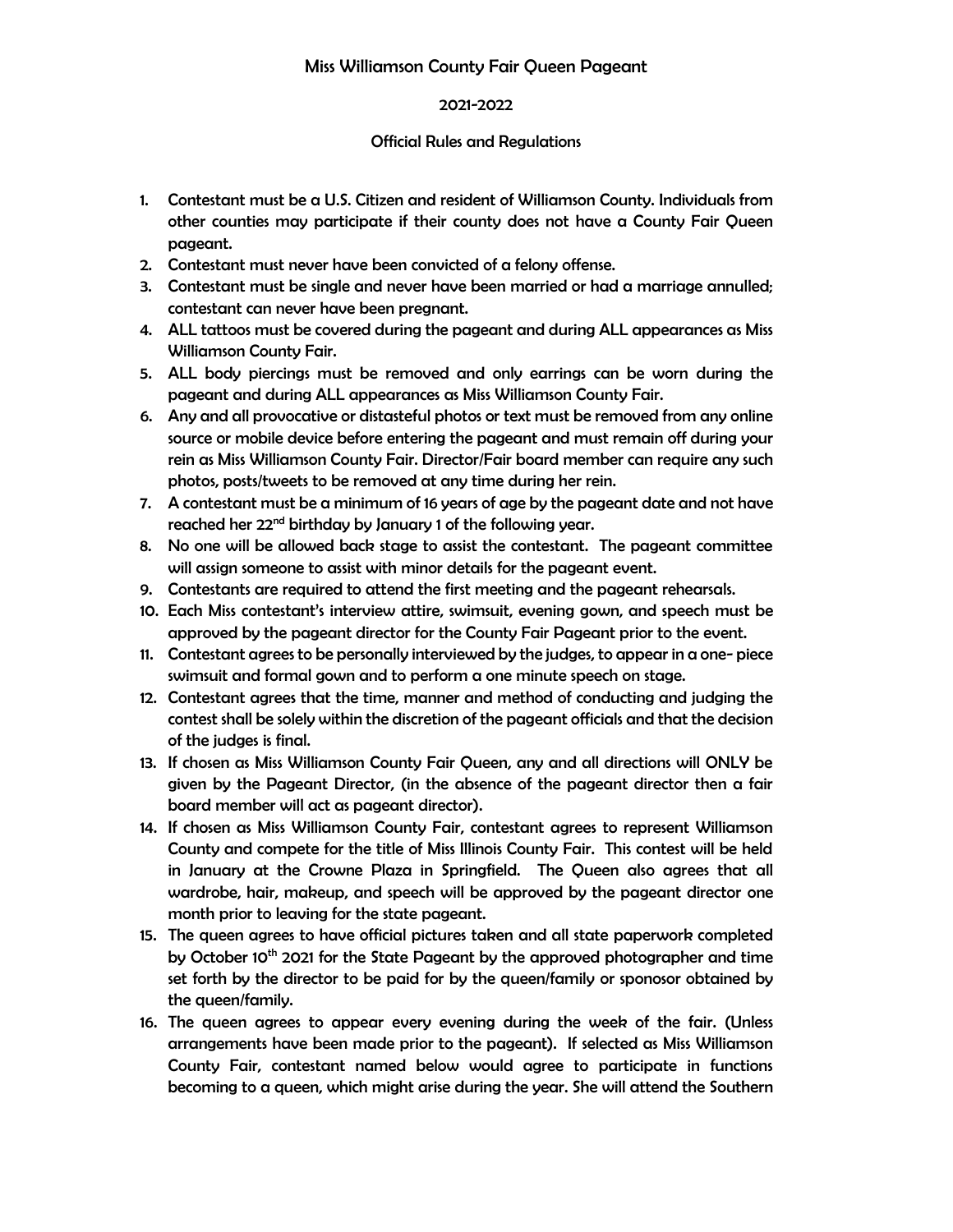#### Miss Williamson County Fair Queen Pageant

### 2021-2022

#### Official Rules and Regulations

Zone meeting that his held in November and any other events that arise as the year goes on.

- 17. The queen agrees to keep a scrapbook of her year as Miss Williamson County Fair. She will keep it up to date and have it judged at the Southern Zone Meeting in November. At anytime the Fair board or Pageant director can request to review the scrapbook.
- 18. Any appearances as Miss Williamson County Fair, that are outside of the county and not during fair week; the Queen agrees to have a Chaperone accompany her to the event. This can be the director, fair board member, parent, grandparent, aunt, uncle, or a sibling over the age of 18. A boyfriend will never be an accecptable chaperone. There will be ABSOLUTELY no Public Display of Affection when making an appearance as queen and no social media posts with PDA. When visiting other pageants or making appearances you must be dressed as a "queen" heels and a dress are the appropriate attire.
- 19. She is to participate in the following parades, DuQuoin State Fair, Marion, Carterville, Herrin Homecomings and The Veterans Parade in Marion. She is encouraged to participate in other parades, with prior approval from the director. The queen is responsible for securing her own transportation for all parades. All personal appearances as Miss Williamson County Fair shall be **approved** in advance by the pageant director, as well as any photographic sessions and pictures released as the roll of Miss Williamson County Fair. In case of marriage, or for any reason being unable to fulfill her obligations as the reigning queen for the entire year, she agrees to immediately relinquish the title and all privileges to said title (including crown, sashes, trophy, and prizes not yet awarded by that date) and to be succeeded by the next eligible runner-up.
- 20. If chosen as Miss Williamson County Fair Queen she is expected to act in a behavior becoming to a queen! This includes no consumption of alcohol or drugs or being at a residence or party where inappropriate behavior or illegal behavior (i.e. under age drinking) is taking place. Any vocabulary or text must be of tact and class, any photos posted or shared must not show ANY inappropriate behavior, furthermore any photo that could be misconstrued as inappropriate behavior should not be shared! USE GOOD JUDGEMENT!!! During her year of service she is representing herself, her director, her community and county and she is held at a higher standard of behavior! **Any misconduct** brought to the Director's or Fair Board's attention will result in a written warning; any such behavior after that warning WILL result in being stripped of the prestigious title. Any arrest or illegal misconduct will result in her losing her title immediately. **Consistent communication with the director is required.**
- 21. When making appearances as Miss Williamson County Fair she should dress as a queen. A dress and heels are the appropriate attire, unless at fair events when boots and more casual attire may be appropriate.
- 22. The queen's scholarship money will be awarded only after the full year is completed and contract is upheld and will be given to her after her retiring pageant the following